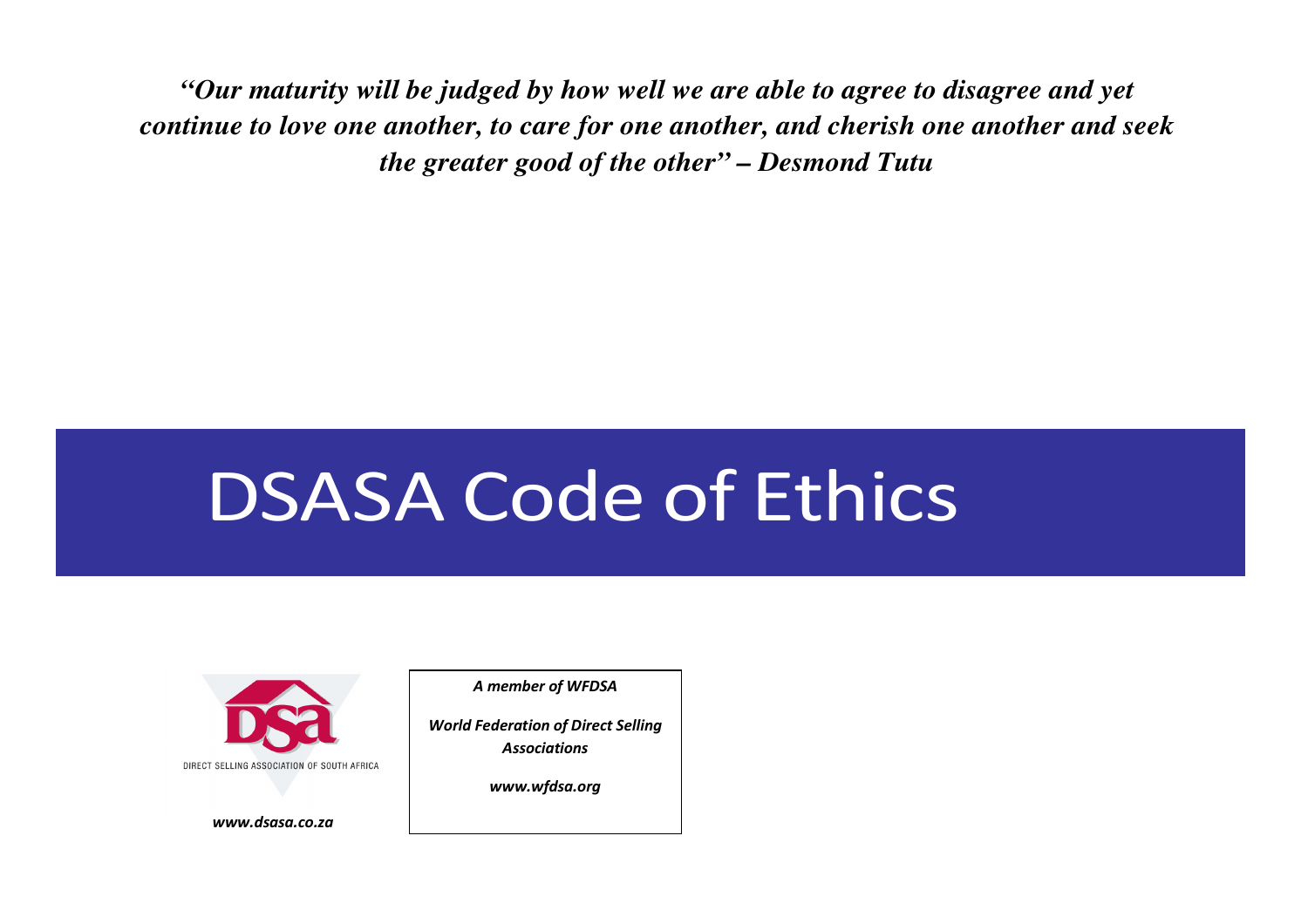| DIRECT SELLING ASSOCIATION OF SOUTH AFRICA                                                                                                                                                                                                                                                                                                                                                                                                                              |                                          |  |
|-------------------------------------------------------------------------------------------------------------------------------------------------------------------------------------------------------------------------------------------------------------------------------------------------------------------------------------------------------------------------------------------------------------------------------------------------------------------------|------------------------------------------|--|
| <b>CODE OF ETHICS</b>                                                                                                                                                                                                                                                                                                                                                                                                                                                   |                                          |  |
| The DSA Code of Ethics is enforced by an independent code administrator. All member companies have agreed to honor the administrator's decisions. To<br>file a complaint, contact the DSA Secretariat.                                                                                                                                                                                                                                                                  |                                          |  |
| <b>TABLE OF CONTENTS</b>                                                                                                                                                                                                                                                                                                                                                                                                                                                |                                          |  |
| <b>SECTION</b>                                                                                                                                                                                                                                                                                                                                                                                                                                                          | <b>PAGE</b>                              |  |
| <b>INTRODUCTION</b><br><b>GENERAL</b><br>CONDUCT FOR THE PROTECTION OF CONSUMERS<br><b>CONDUCT TOWARDS DIRECT SELLERS</b><br><b>CONDUCT BETWEEN COMPANIES</b><br><b>CODE ENFORCEMENT</b><br><b>ADDRESSES</b><br><b>HOW TO FILE A COMPLAINT</b>                                                                                                                                                                                                                          | 2<br>3<br>5<br>7<br>10<br>11<br>12<br>12 |  |
| <b>INTRODUCTION</b>                                                                                                                                                                                                                                                                                                                                                                                                                                                     |                                          |  |
| This Code of Ethics (the 'Code") is aimed at achieving the satisfaction and protection of consumers, the promotion of fair competition between<br>Companies, the provision of gainful income earning opportunities and the protection of persons contracted as Direct Sellers to represent Member<br>Companies. These objectives are to be achieved within the framework of free enterprise, and the enhancement of the public image of the Direct Selling<br>Industry. |                                          |  |
| The Code is intended to govern the conduct of all Member Companies of the Direct Selling Association of South Africa (DSASA) and all persons<br>contracted either as employees or independent Direct Sellers of such Member Companies. The Code embodies established principles that have been<br>observed by Member Companies of the Direct Selling Association of South Africa (DSASA)                                                                                |                                          |  |
|                                                                                                                                                                                                                                                                                                                                                                                                                                                                         | $-2-$                                    |  |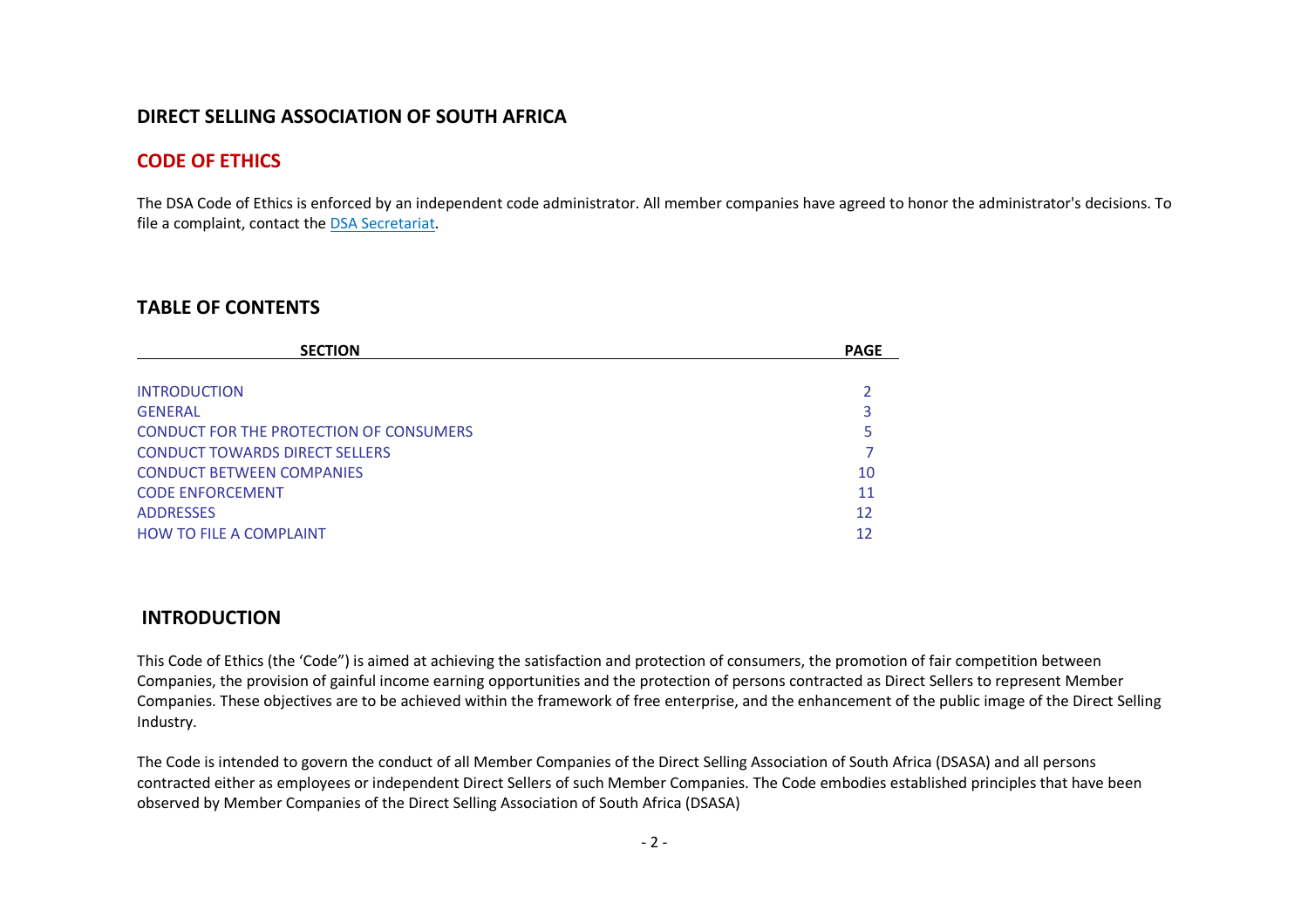for many year. It's principles are tot do not interact, qualify e supplied the lost of the land, and are not interacted to tea points are not interacted as the properties and the state of the state of the interaction betwe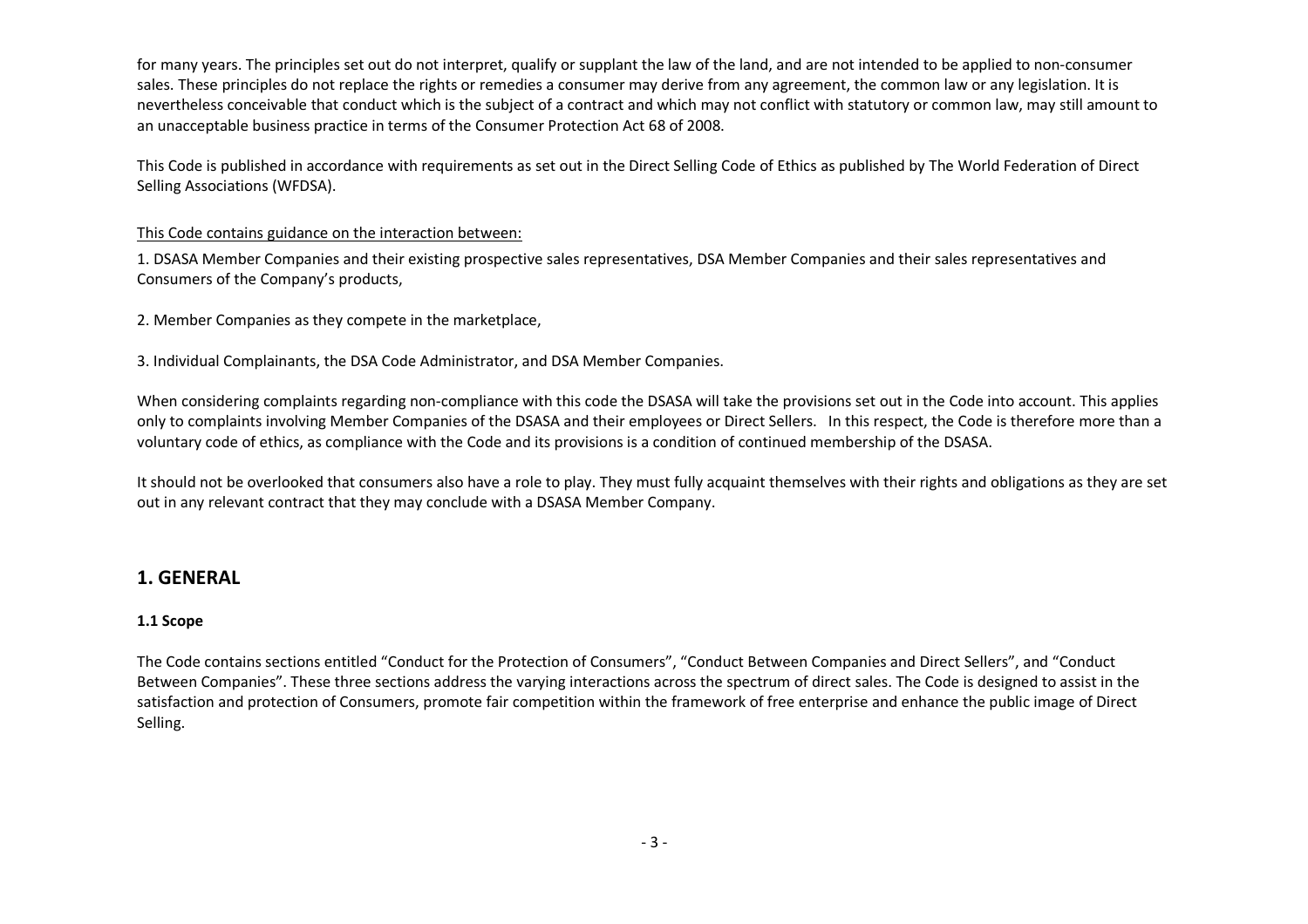- 
- 

L2 Glossary of Fermion States in the CODE, TERMS IN BOLD HANCITHE FOLLOWING MEANING:<br>
FOR THE PURPOSES OF THE CODE, TERMS IN BOLD HANCITHE FOLLOWING MEANING:<br>
Scale Administration: The insequenties of the DS654 as duly el

- 
-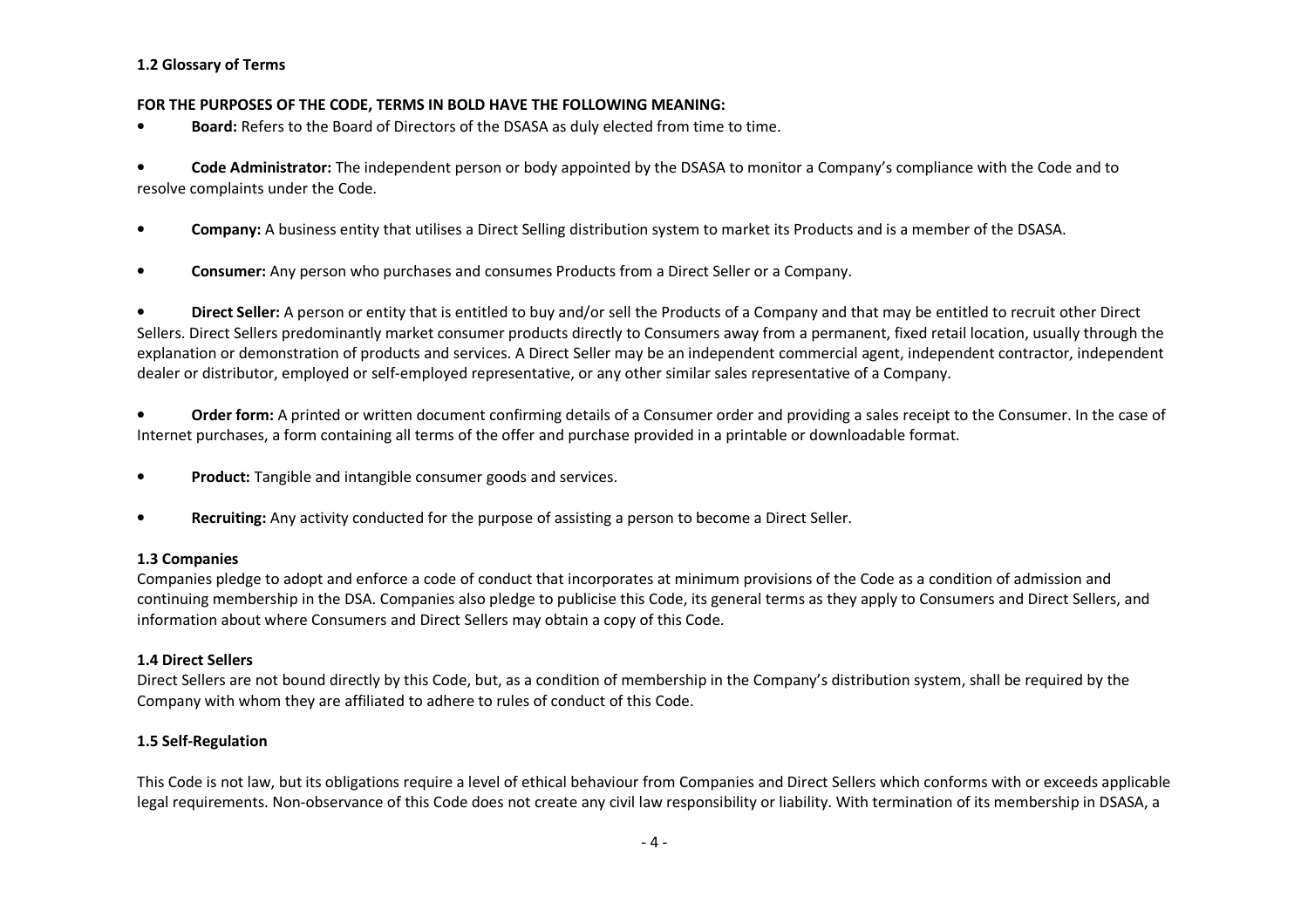Company is no longer bound by this Code. However, the provisions of this Code tremin a pollcable to event or transactions that company and a company in standing the Company and a Company was a member of DSMS.<br>This deal Reg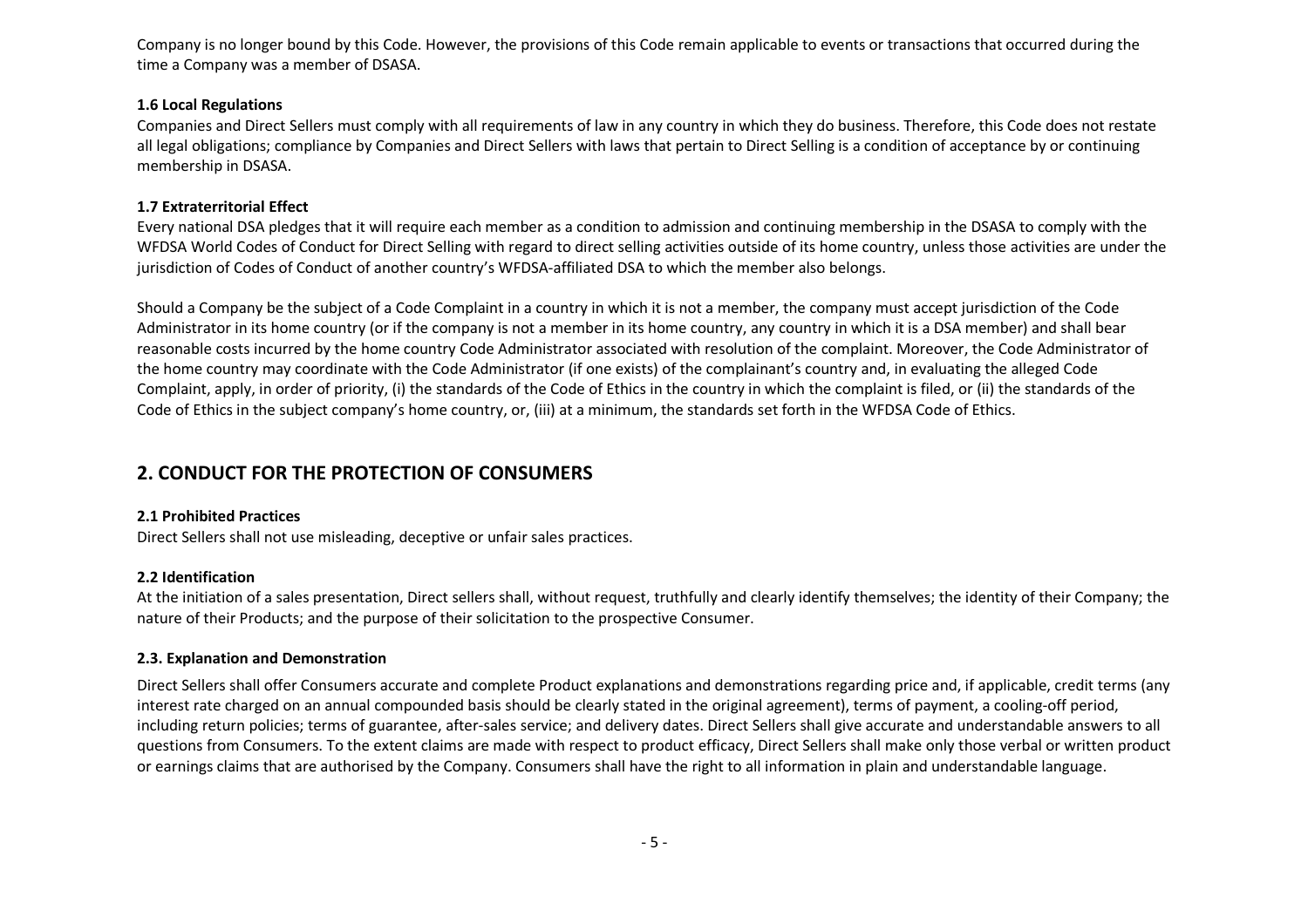24 Octer from<br>a written from shall be delivered or medi available to the Consumer at or prior to the time of the netal sale. In the case of a sale made is much.<br>A written from shall be revised and including the material of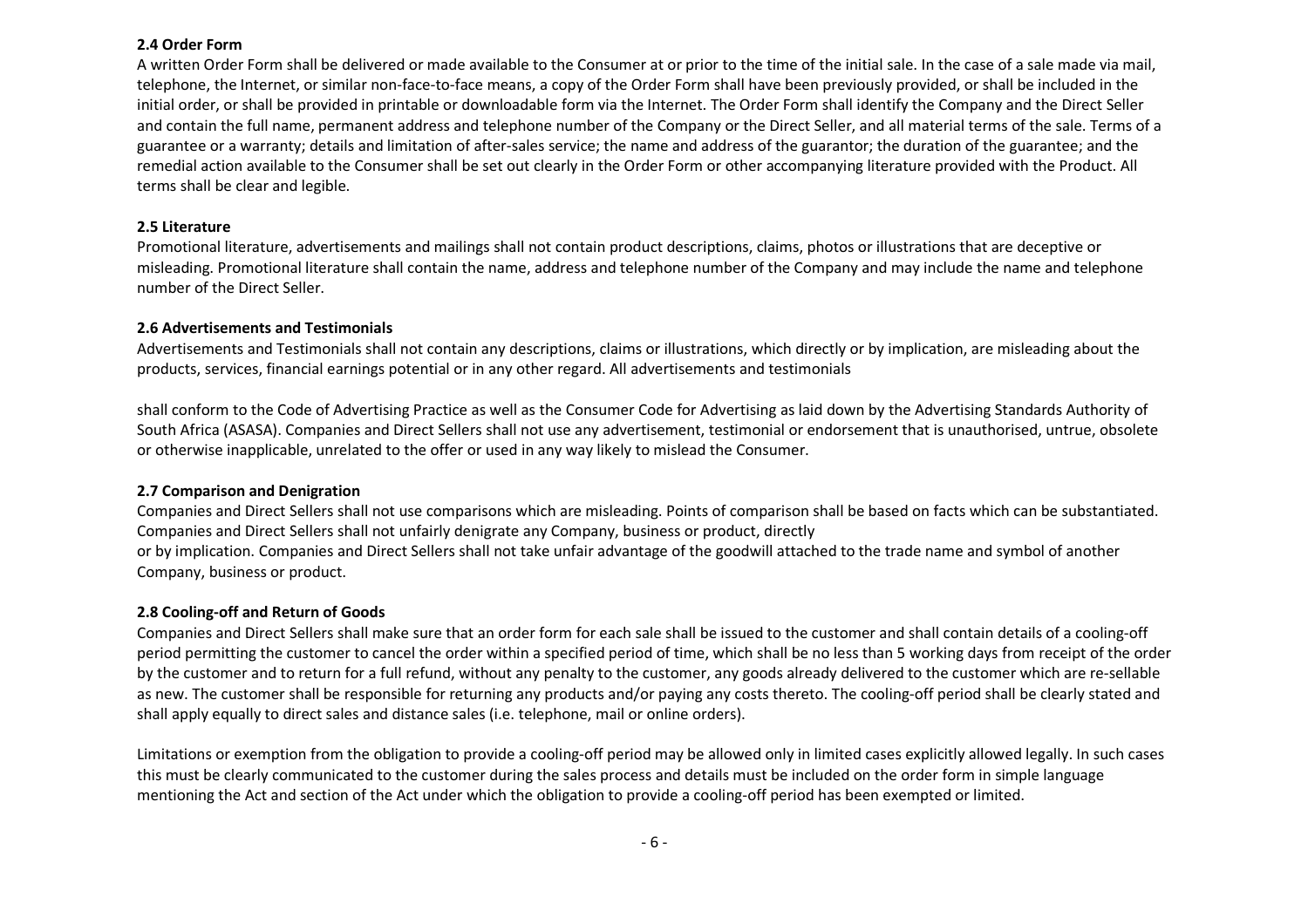2.9 Respect of Privacy<br>2.9 Respect of Privacy control of telephone contact with Consumers only in a neasonable manner and during reasonable hours to avoid intrulyweness.<br>Direct Sellers half these interesting in demonstrati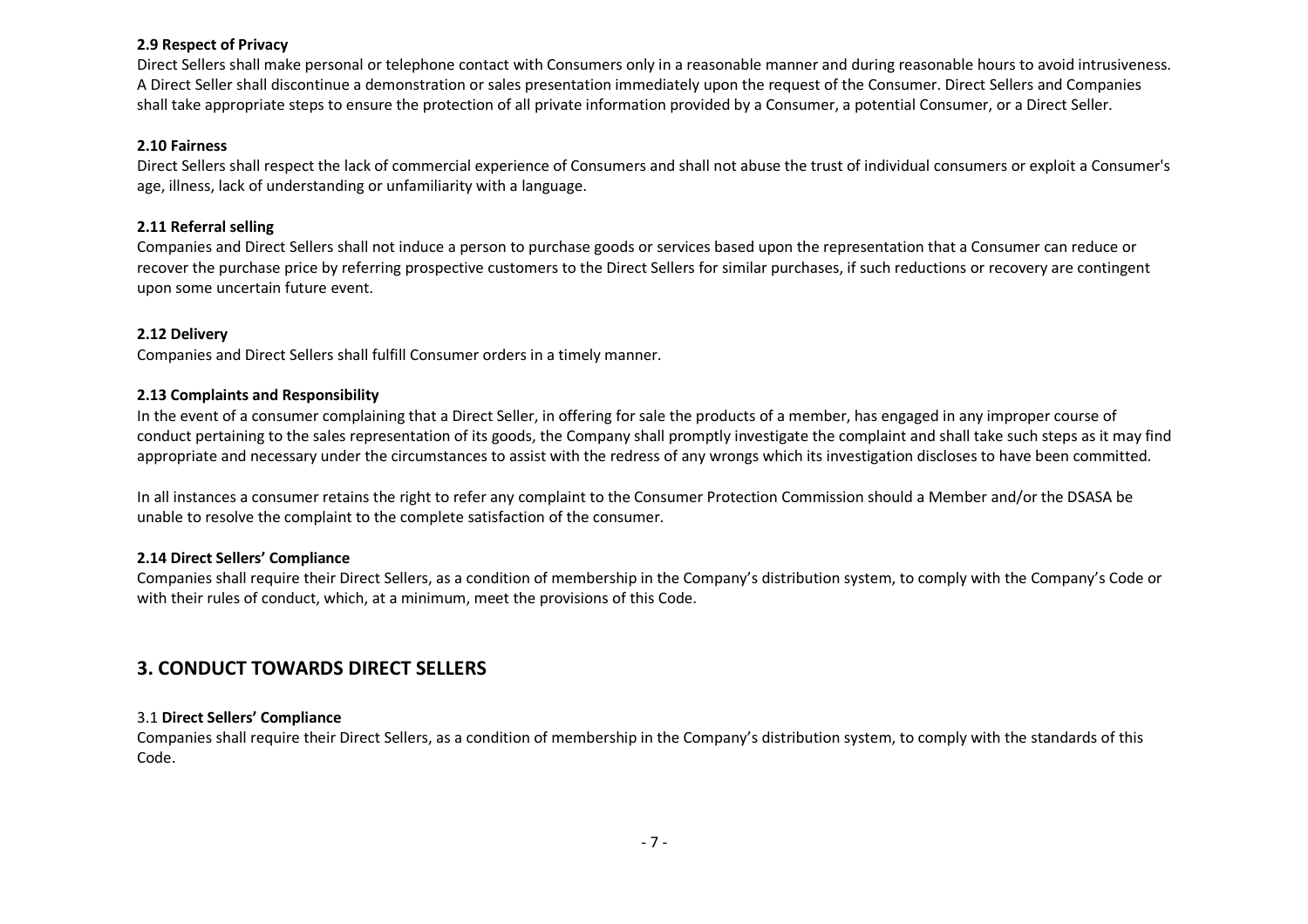32 Recruiting<br>aliable through instantion of the properties of unfair recruiting practices in their interaction with propertive or existing Direct Sellers.<br>To parameter information<br>information conventions and interaction of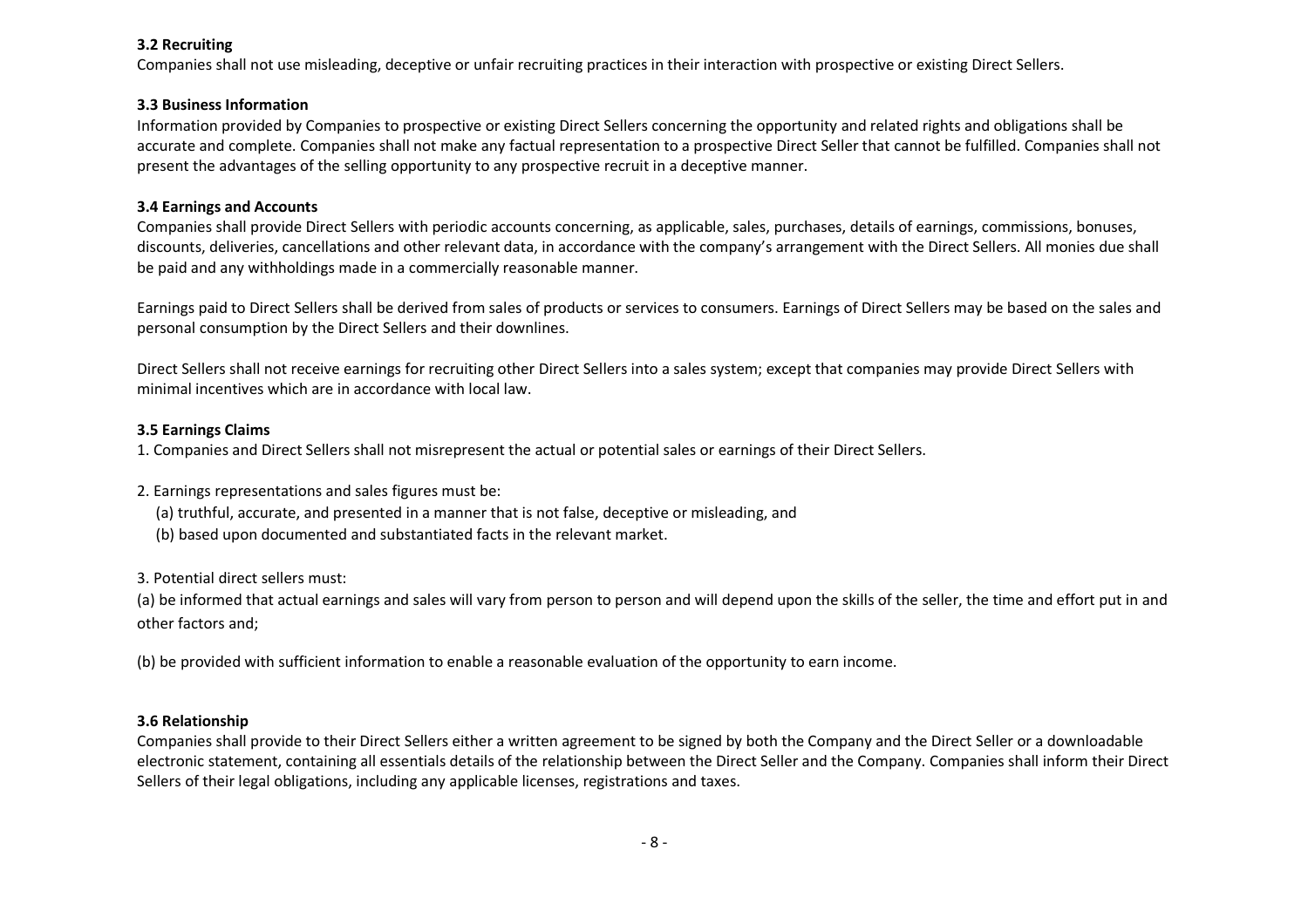37 Fees<br>are the studients and intervention for the Selein or propertie Biret Selein to pay more than resonable free, Jacobidge of the first of the Selection of Company and the studients or core for each of the right to bec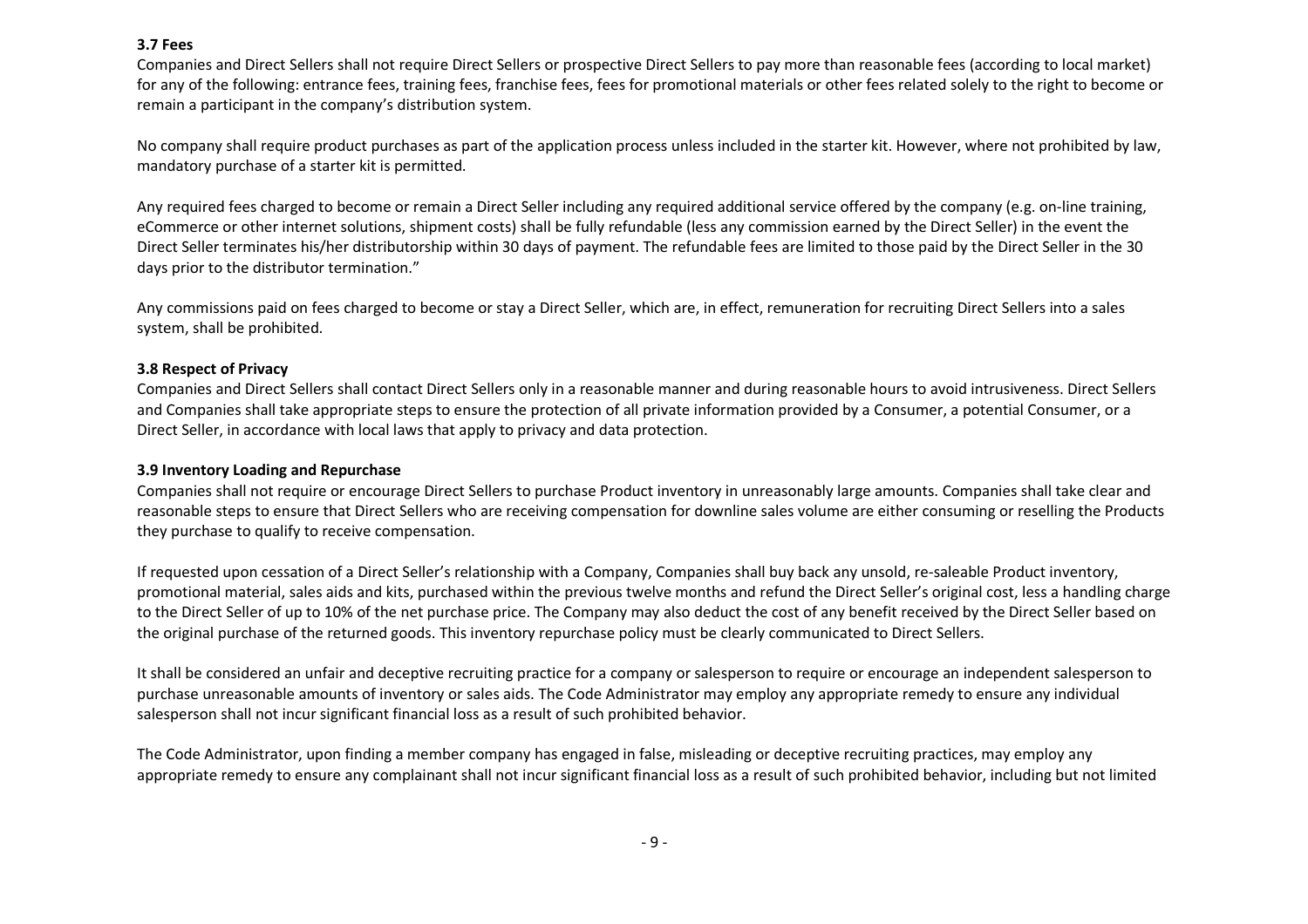to requiring ach member company to repurchase all inventory, promotional materials, sales alds and/or its which a complement has purchased.<br>The other Materials in control of the SMS and the Chinese control of the SMS and t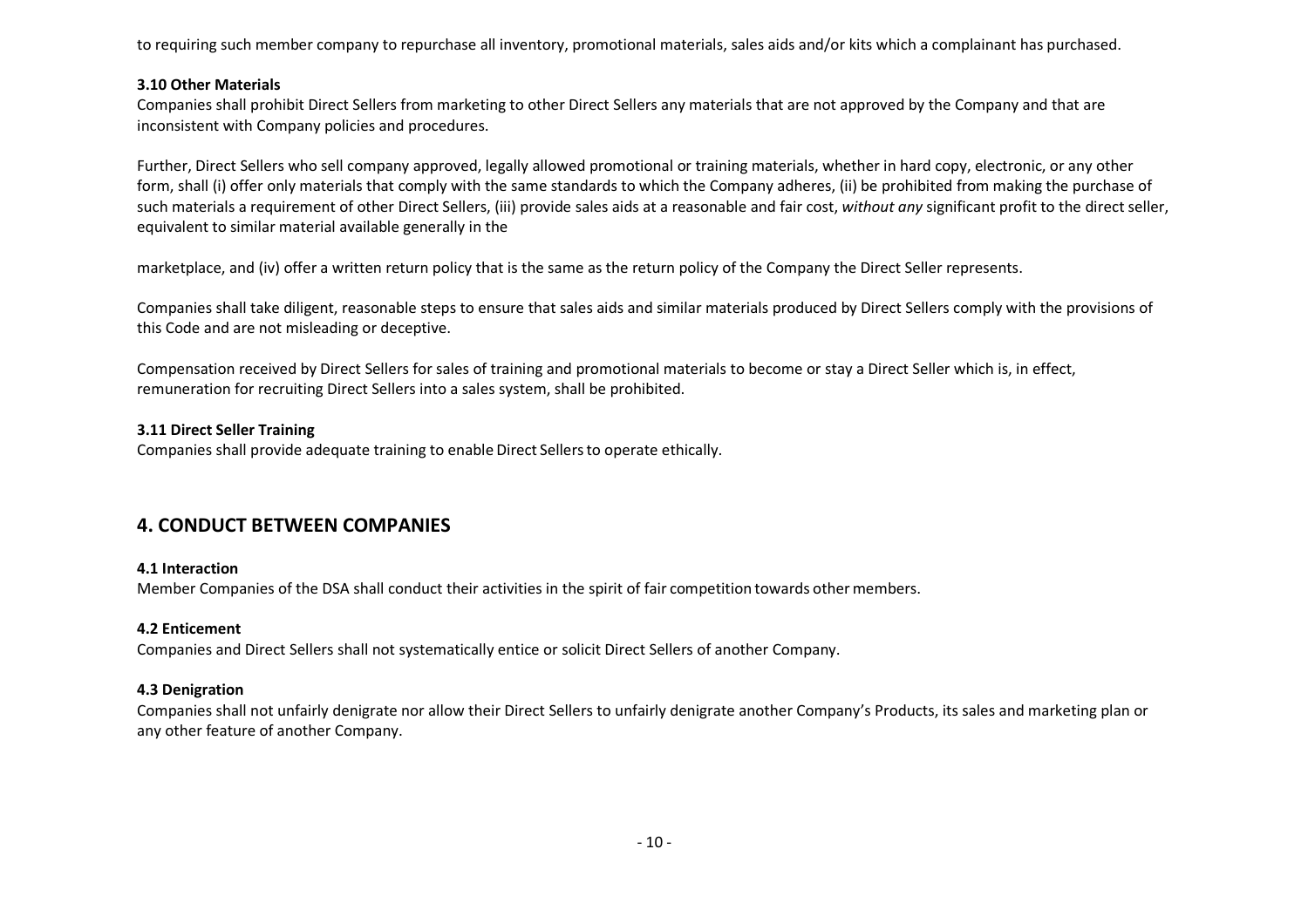5. CODE ENFORCEMENT<br>
3.1 Comparing Repossibilities<br>
Enforcement Repossibility for complement that Company and its Direct Sellers with the Code shall rest with each Company. In case of any breach of this<br>
Code, Comparison R

- 
- 
-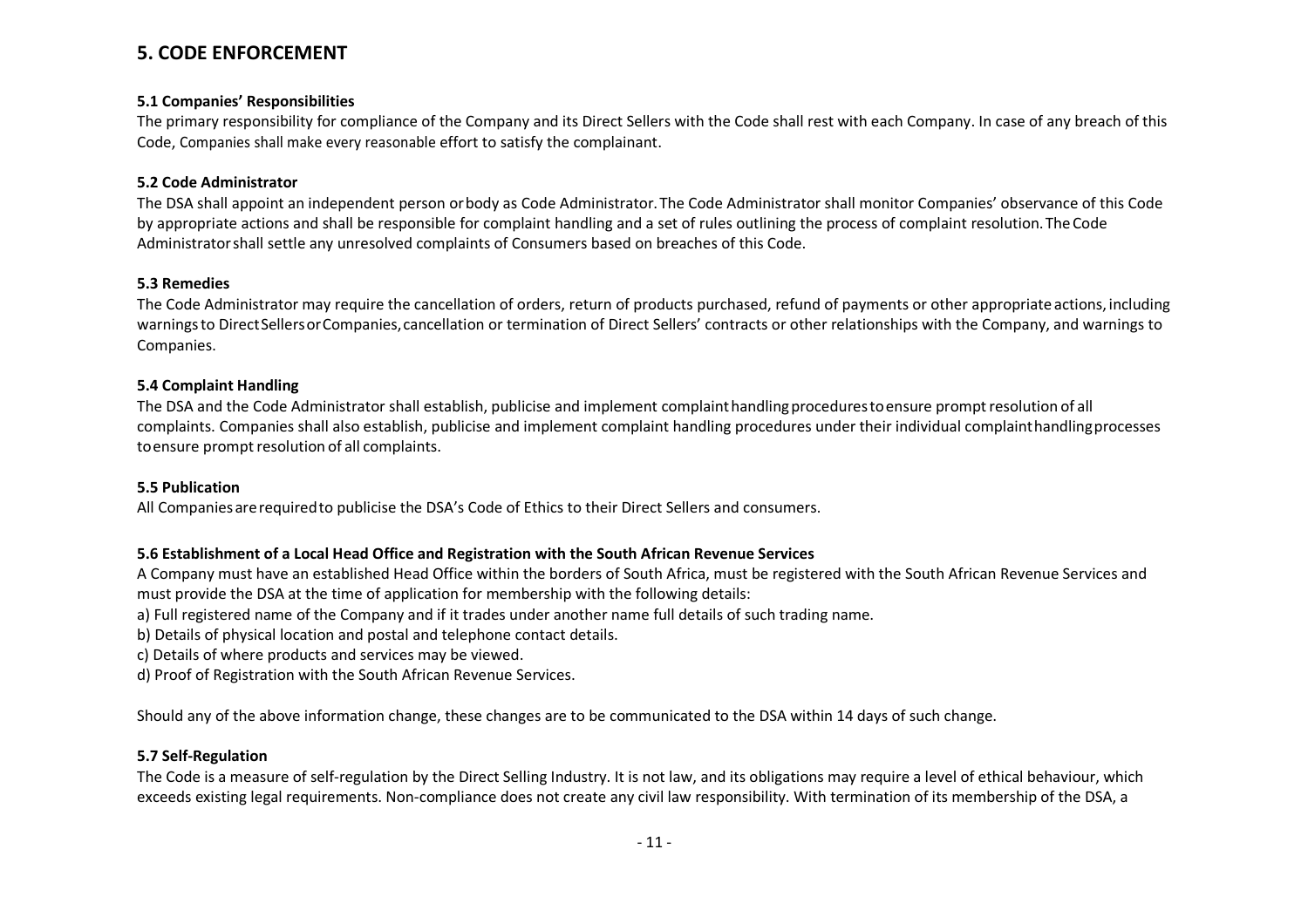Menter is no longer bound by the Code, the provisions of which remain applicable to events or transactions occurring during the time an arganisation<br>was a nember of the DSA.<br>Mean best and Direct Sellers are presumed to com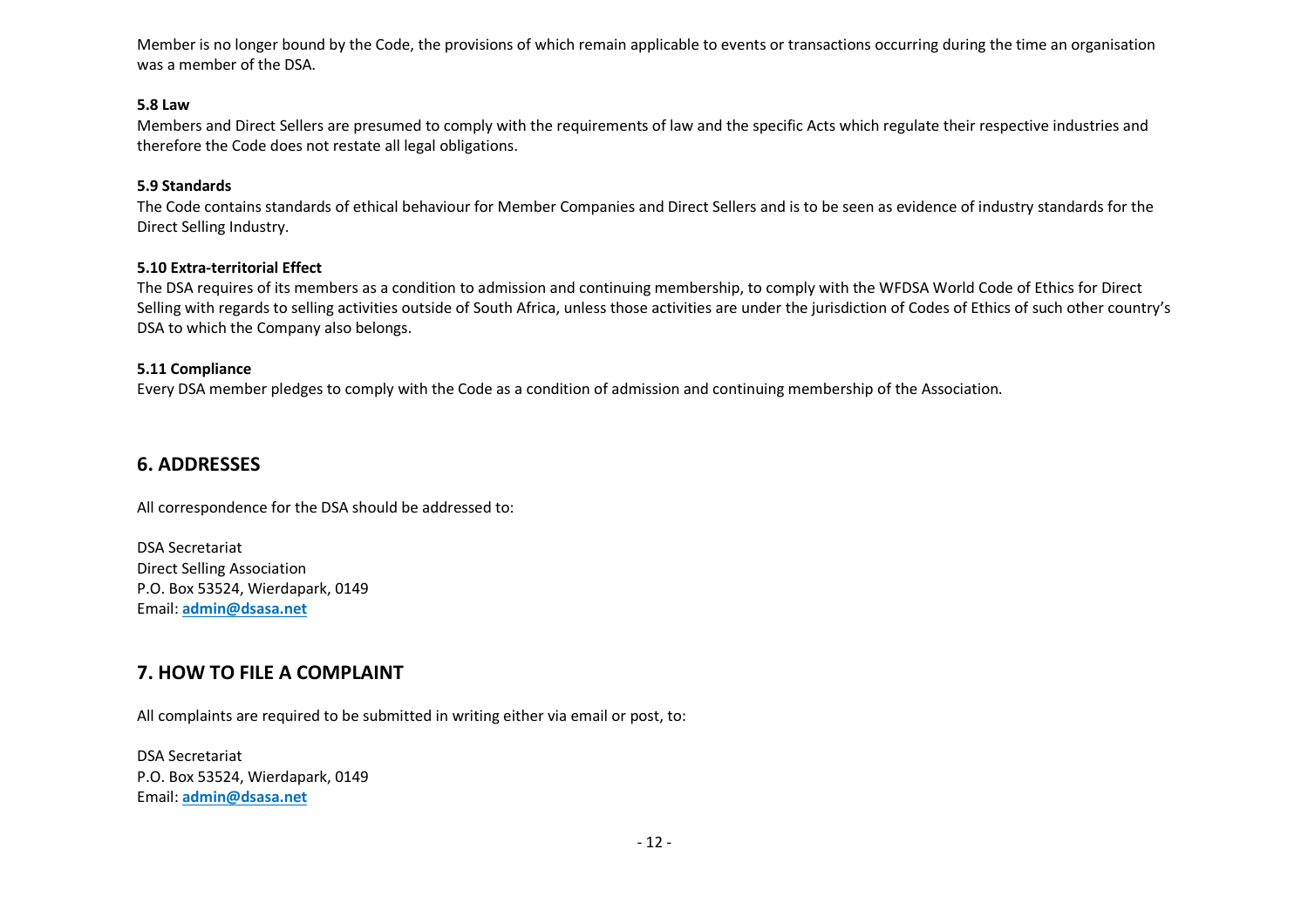- 
- 
- 
- 
- 
- 
- 
- 

The Data Constantinuotrary is: Prediy McDonald<br>The Only Constant and The likelihood of the Marketine Theorem and the referred to an independent arbitrator.<br>If you have a complant against a Direct Selling Association (DSA)